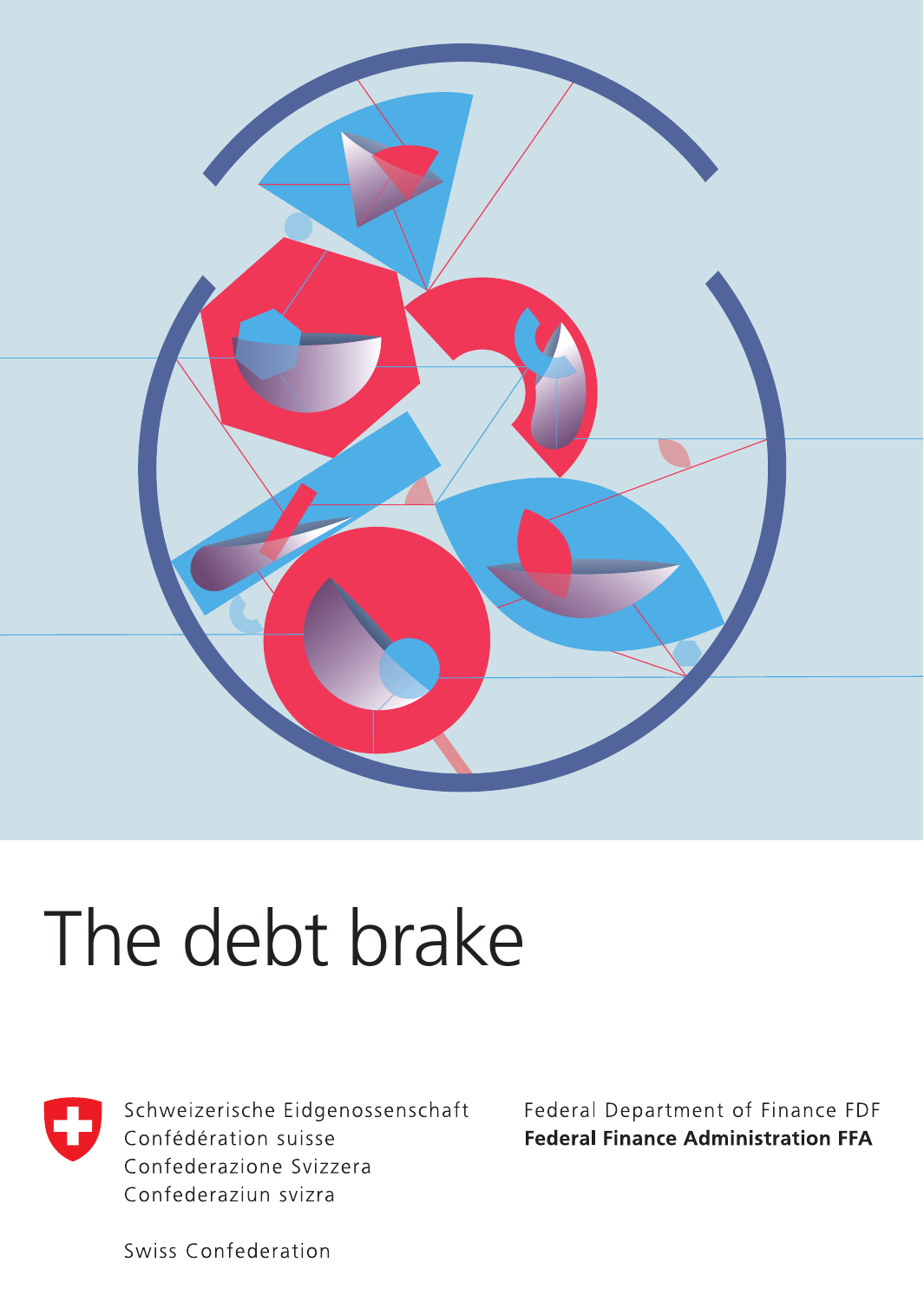#### **BRIEF SUMMARY**



The debt brake is a simple mechanism for managing federal expenditure. It is designed to prevent chronic deficits and thereby an increase in debt. It enjoys strong support among the population: 85% of voters approved the constitutional provision on the debt brake in 2001, and approval remains very high according to surveys.

With a debt ratio of 30%, Switzerland remains in excellent shape by international standards. The debt brake has not only helped Switzerland to withstand the financial and economic crisis relatively well; it has also allowed for a considerable reduction in federal debt. As a result of the **reduction in debt** in recent years, considerable amounts can be saved on interest expenditure each year, which creates the scope for investments and other important tasks.

Despite that, the mechanism is occasionally criticised too: among other things, it has led to the federal financial statements always being significantly better than anticipated in the budget. Although the debt brake is undisputed in principle, its design and implementation are thus nevertheless a recurrent topic of discussion.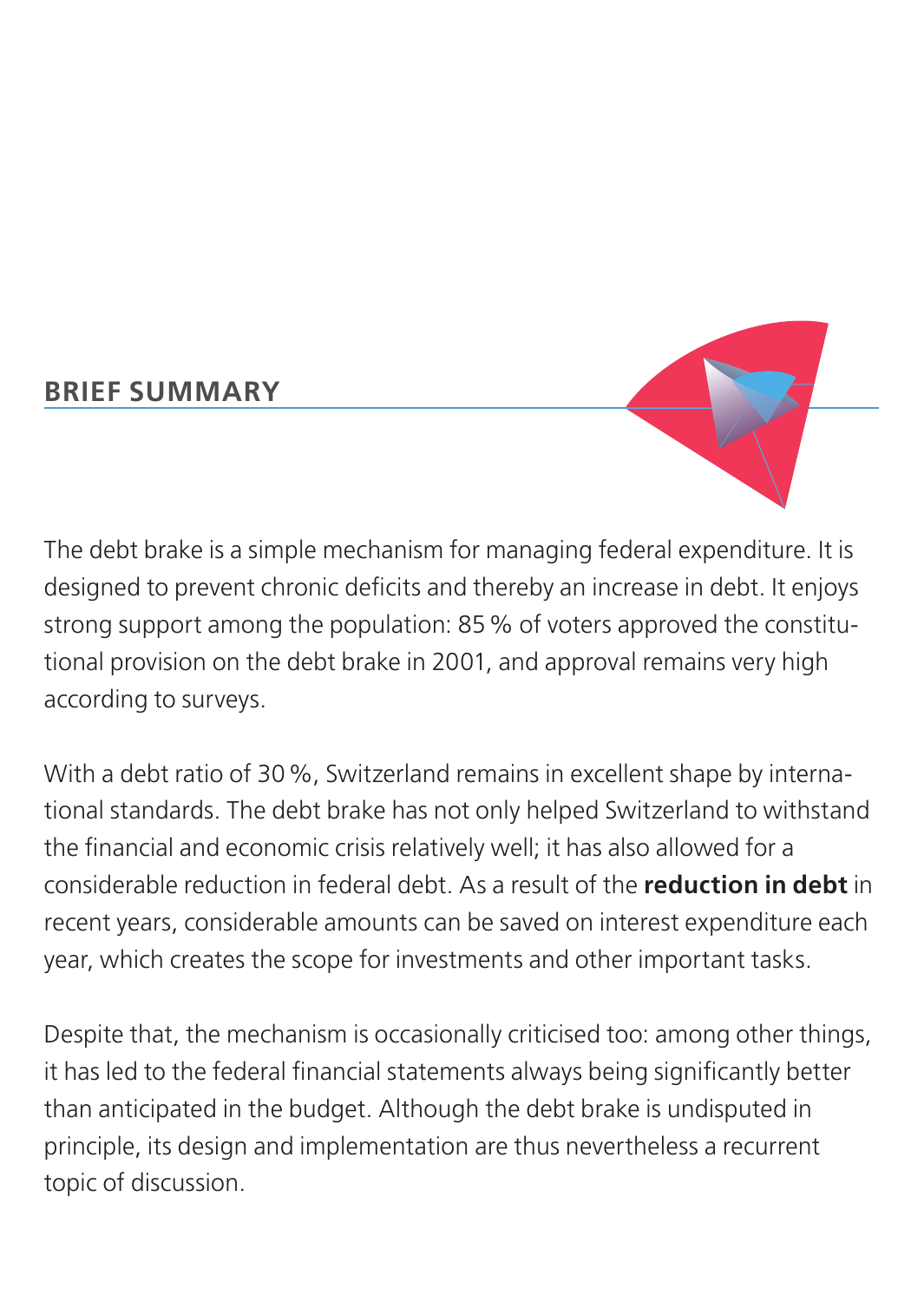#### **THE KEY ELEMENTS**



The components of the debt brake are anchored in Article 126 of the Federal Constitution:

| 1 Principle           | The Confederation shall maintain its receipts and<br>expenditure in balance at all times.                                                                                                             |
|-----------------------|-------------------------------------------------------------------------------------------------------------------------------------------------------------------------------------------------------|
| 2 Expenditure<br>rule | The ceiling for total expenditure that is to be approved<br>in the budget is based on the expected receipts after<br>taking account of the economic situation.                                        |
| 3 Exception           | Exceptional financial requirements may justify an appro-<br>priate increase in the ceiling in terms of paragraph 2.                                                                                   |
| 4 Sanctions           | If the total expenditure in the state financial statements<br>exceeds the ceiling in terms of paragraphs 2 or 3.<br>compensation for this additional expenditure must be<br>made in subsequent years. |

**5 Implementation** The details are regulated by law.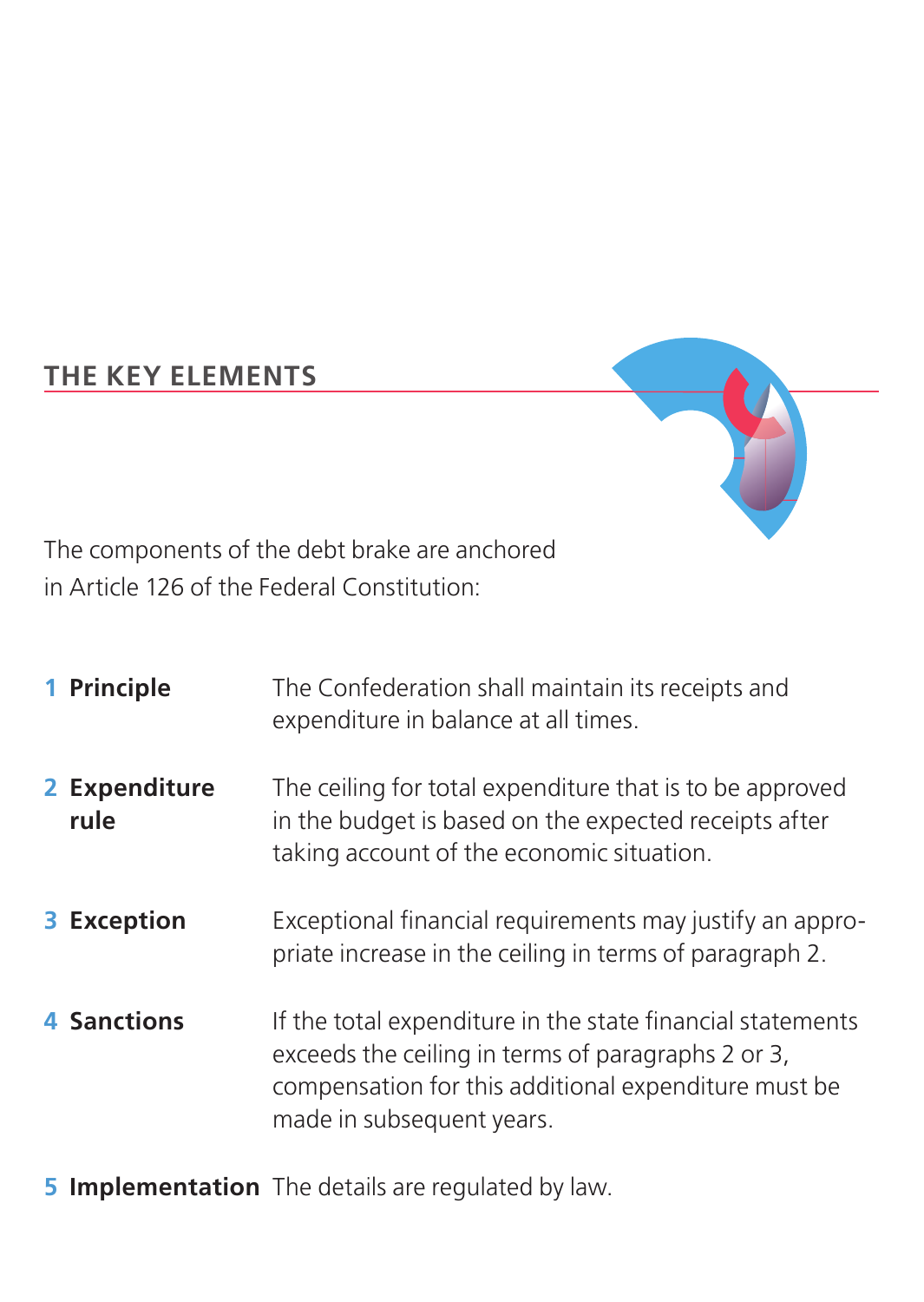#### **WHY A DEBT BRAKE?**



The 1990s were difficult times for the finances of the Confederation. In the space of a few years, billions in deficits led to a sharp increase in debt, which was exacerbated by the funding of federal pension funds and enterprises affiliated with the Confederation.

The principle that the «shortfall in the Confederation's statement of financial position must be paid off» was already enshrined in the Constitution at that time. However, the required debt reduction remained a dead letter, a common phenomenon in politics: there is agreement on the principle, but there are always reasons for deviating as soon as it comes to implementation and the concrete individual case.

With this fiscal policy experience, there was a growing willingness on the part of the Federal Council and Parliament to impose fiscal policy restrictions on themselves via a concrete and effective **expenditure rule** in order for the good intention to actually be observed. The debt brake limits expenditure to the level of structural, i.e. cyclically adjusted, receipts. Expenditure may be increased only if its financing is secured by receipts or corresponding sacrifices, and tax reductions must be accompanied by corresponding expenditure cuts.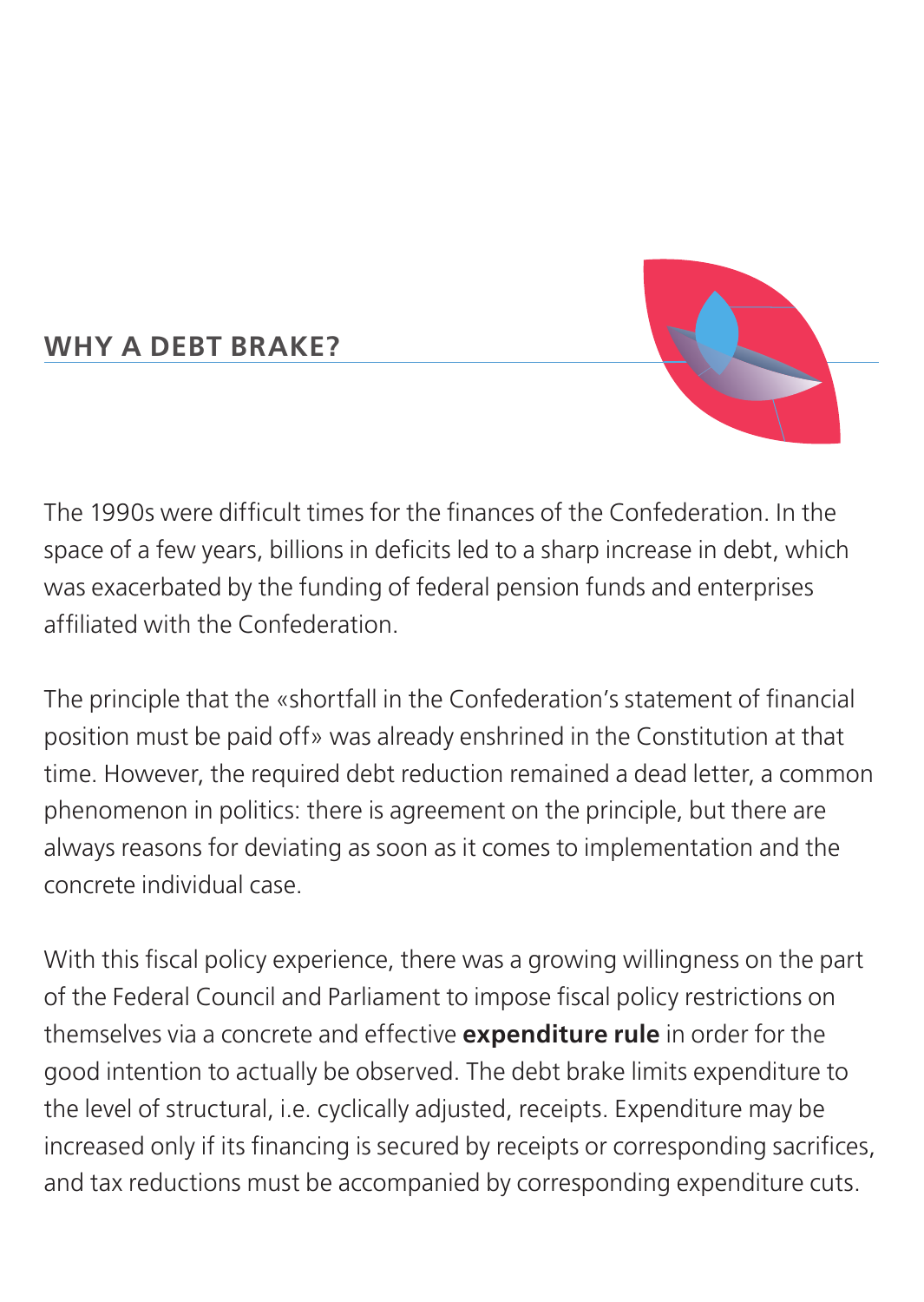#### **THE EFFECT OF THE DEBT BRAKE**



The objective of the debt brake is to **stabilise** debt. Between 2003 and 2017, federal debt was even reduced by around CHF 18.5 billion. This was due to structural surpluses, which came about because receipts were higher on the one hand, and expenditure was lower than budgeted on the other.

Forecasting errors on the receipts side are likely to decrease in the future thanks to improved estimation methods. However, as budgeted expenditure will generally not be fully utilised in the future either, debt will continue to be gradually reduced.



#### **Debts of the Confederation 1990–2017**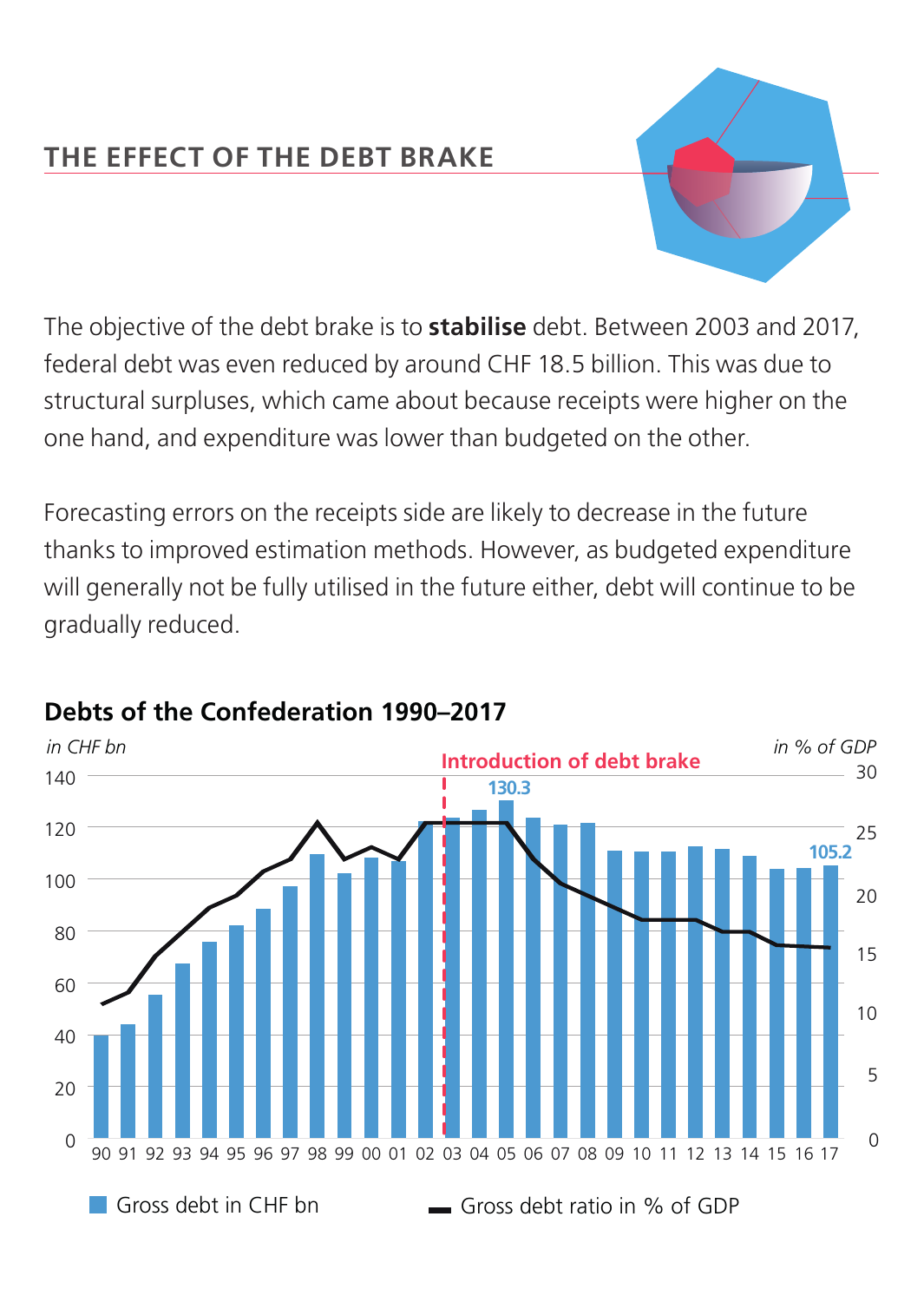#### **HOW THE DEBT BRAKE WORKS**

In the medium term, i.e. over an **economic cycle**, the federal budget is balanced with the debt brake: surpluses must be generated during a boom to offset the deficits of the subsequent recession. Expenditure is limited to the level of structural, i.e. cyclically adjusted, receipts. This allows for a steady expenditure trend and prevents a stop-and-go policy.

## *CHF Time* **Cyclical surplus** Cyclical deficit -- Receipts - Expenditure

#### **Consistent path of expenditure and cyclically-dependent receipts**

| Imprint        |                                                              |                       |
|----------------|--------------------------------------------------------------|-----------------------|
| Edited by:     | Federal Finance Administration FFA, Bundesgasse 3, 3003 Bern |                       |
| Illustrations: | CinCin Konzept und Gestaltung, Zurich                        |                       |
| Contact:       | kommunikation@efv.admin.ch. www.efv.admin.ch                 |                       |
| Distribution:  | www.bundespublikationen.admin.ch                             | Art. No.: 601.003.eng |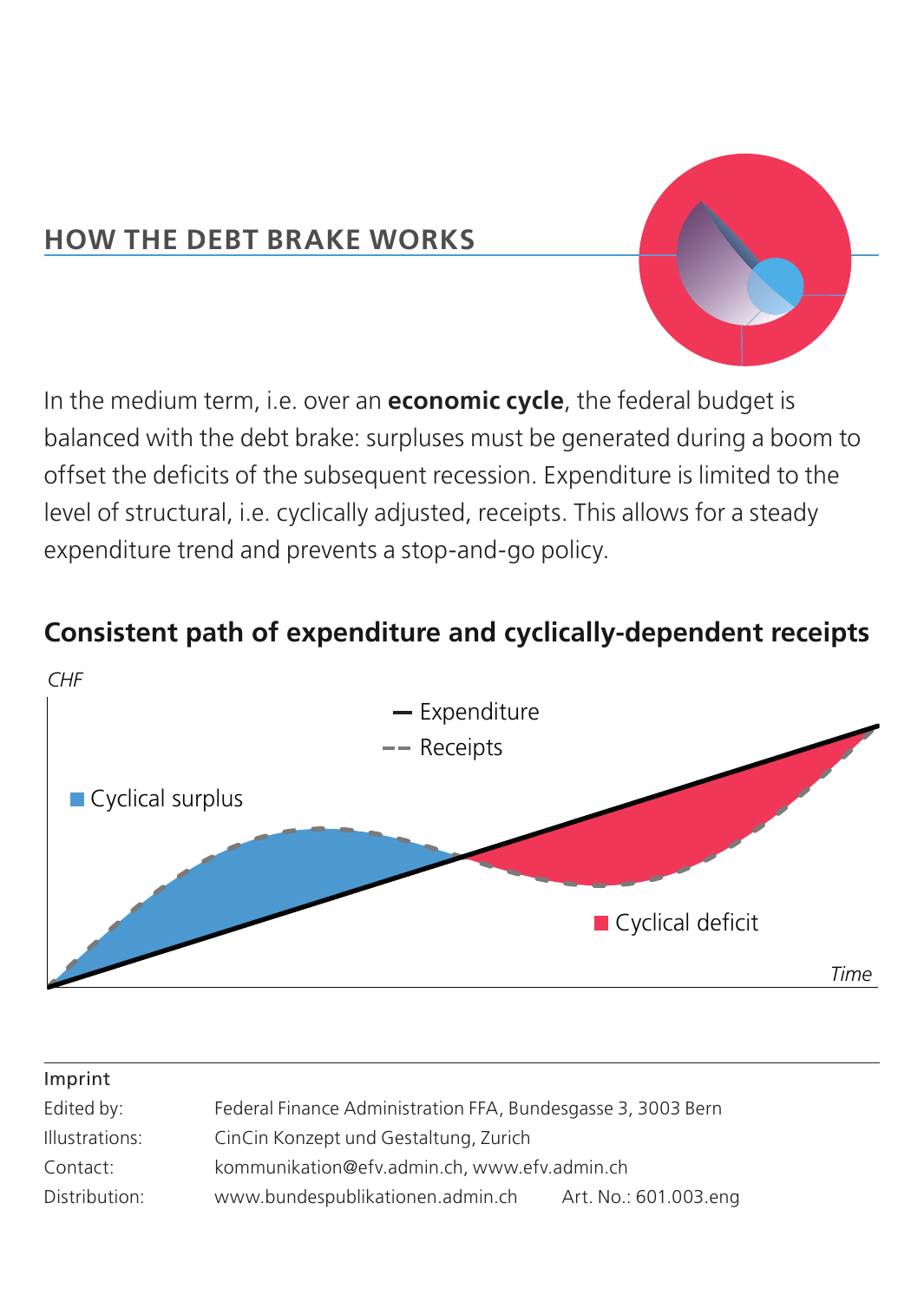#### **FLEXIBLE BUT EFFECTIVE NEVERTHELESS**



In order for a fiscal policy rule to work, it must be stringent and binding; however, it must also allow sufficient leeway to be able to react appropriately to external developments. The debt brake ensures this flexibility by taking the current economic situation into account, as illustrated by the chart on the previous page. Furthermore, the debt brake contains an **exemption clause**: in extraordinary situations (e.g. natural disasters, severe recessions and other uncontrollable developments), it is possible to deviate from the rules and incur extraordinary expenditure. This extraordinary expenditure must be compensated for in subsequent years if it cannot be covered by extraordinary income from previous years. In this way, undue use of the exception should be prevented.

The debt brake is applied to the budget and recalculated and controlled with the annual financial statements. The cyclically adjusted surpluses and deficits are captured in the so-called compensation account. If the requirements were not met during budget implementation (e.g. due to excessive supplementary budget credits) and the compensation account therefore shows a deficit, the regulatory framework contains a clear **sanction mechanism:** the deficit of the compensation account must be fully offset.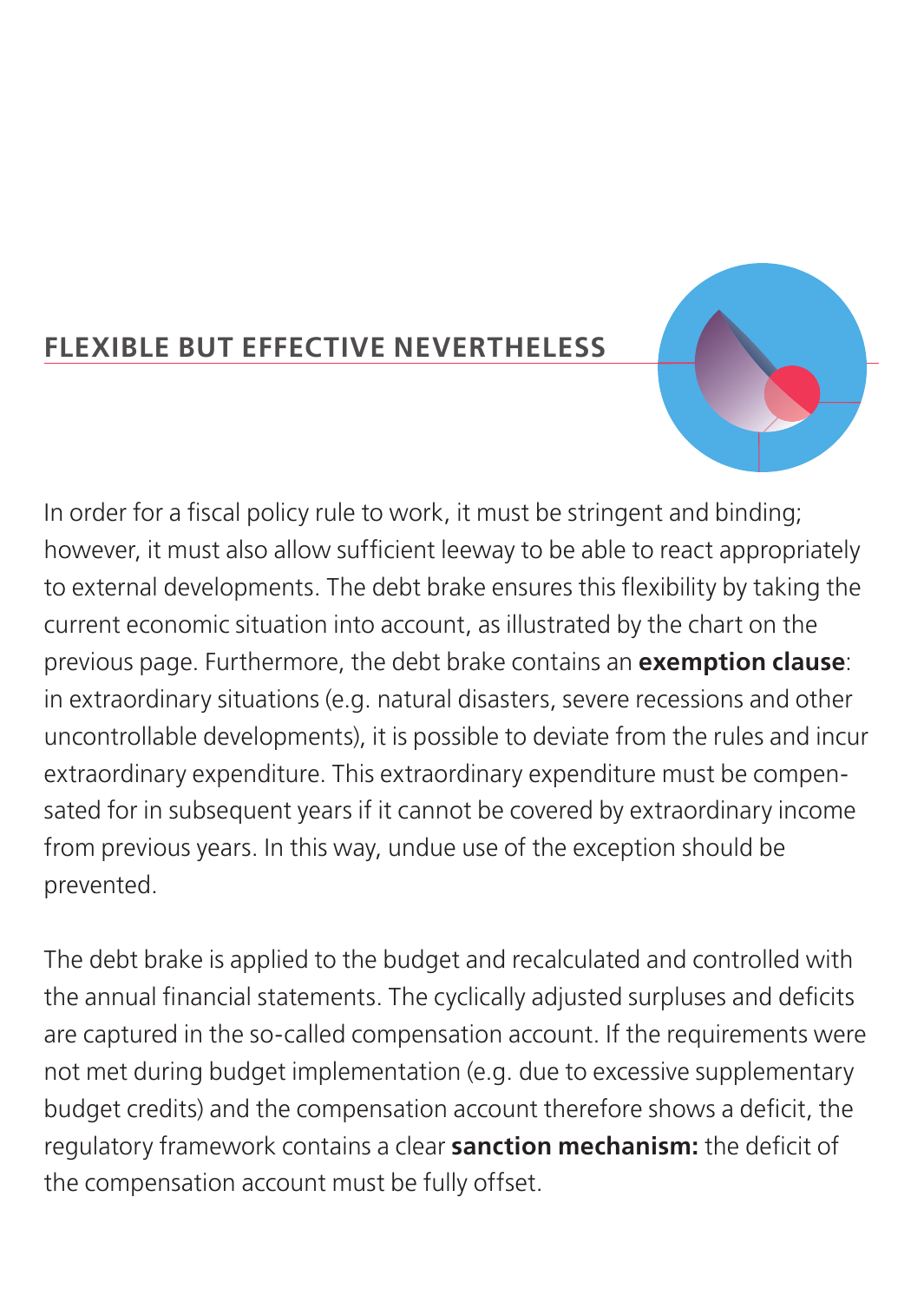

#### **CHALLENGES WHICH HAVE BEEN MET**

The debt brake has passed several **tests** since its introduction in 2003:

- The binding quidelines of the debt brake helped to swiftly balance the federal budget when it was introduced.
- The debt brake prevented the high tax receipts from the pre-2009 economically strong years from being used for additional expenditure. Instead, it was possible to build up surpluses and reduce debt.
- The debt brake proved its worth also for inclement times during the financial and economic crisis. Thanks to the exemption clause, it was possible to temporarily strengthen the equity capital base of UBS without thereby compromising the proper performance of the Confederation's tasks.
- In addition, the economically compatible structure of the regulations prevented expenditure from having to be cut in the recession when the crisis struck. Furthermore, it provided scope for moderate stabilisation measures.

A prolonged recession would be another challenge. Switzerland has been spared this since the introduction of the debt brake.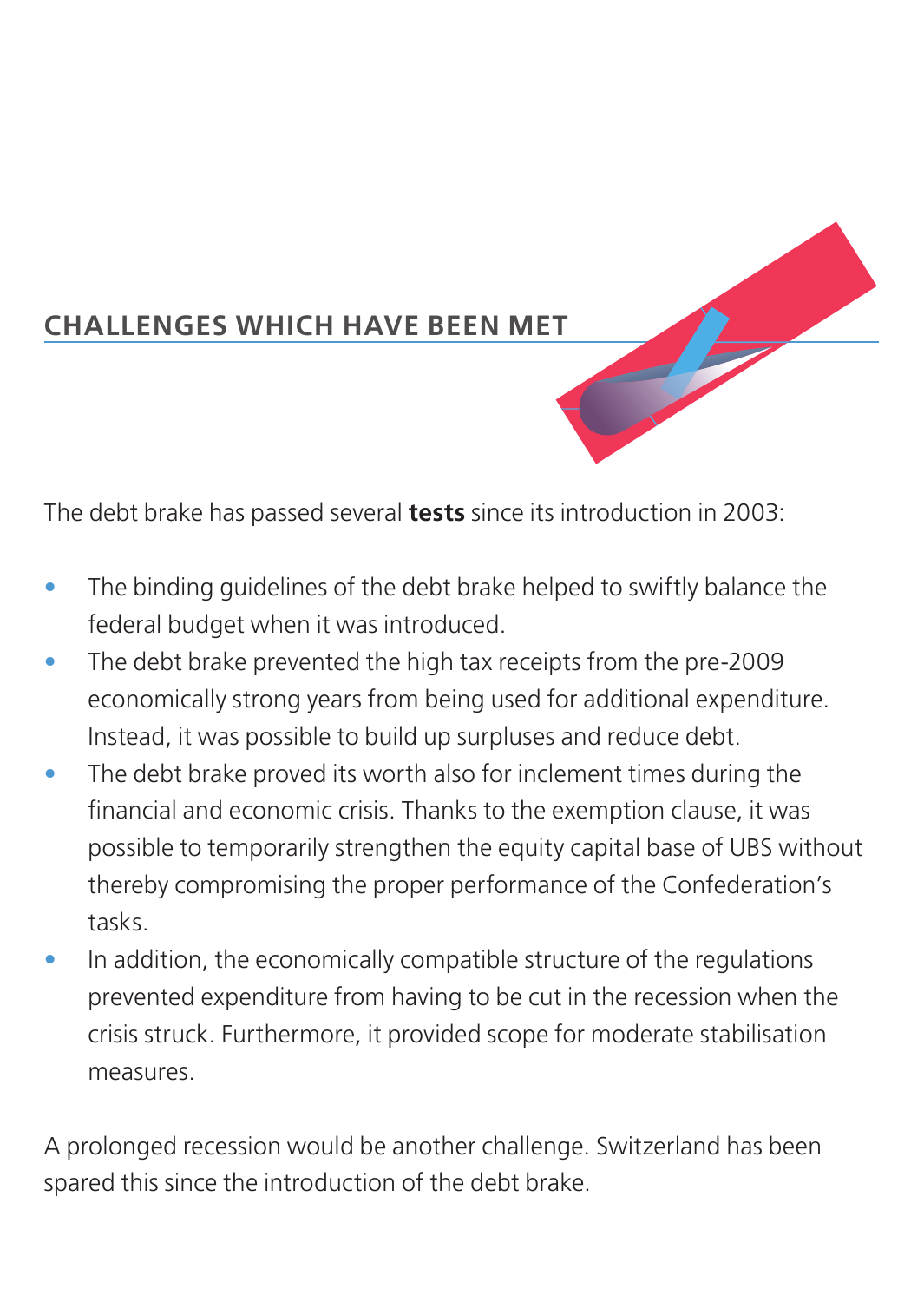### **FISCAL POLICY CHALLENGES**

The debt brake and the political will to comply with its guidelines have contributed in no small degree to the recovery of the federal finances.

In view of the dynamic growth in task areas with strong statutory commitments (e.g. social welfare due to the ageing population), the long-term fiscal policy challenge will be to meet other requirements as well, while still ensuring that the financing of state services remains sustainable for public and private budgets.

Budgeted expenditure has consistently been undershot since the introduction of the debt brake, and this is also due to the economical use of funds. The surpluses thus achieved automatically lead to a reduction in debt under the applicable rules. Against this backdrop, it is being considered whether other uses should also be possible in addition to automatic debt reduction. In 2017, the Federal Council appointed a group of experts whose report initially advises against adjusting the debt brake's current structure.